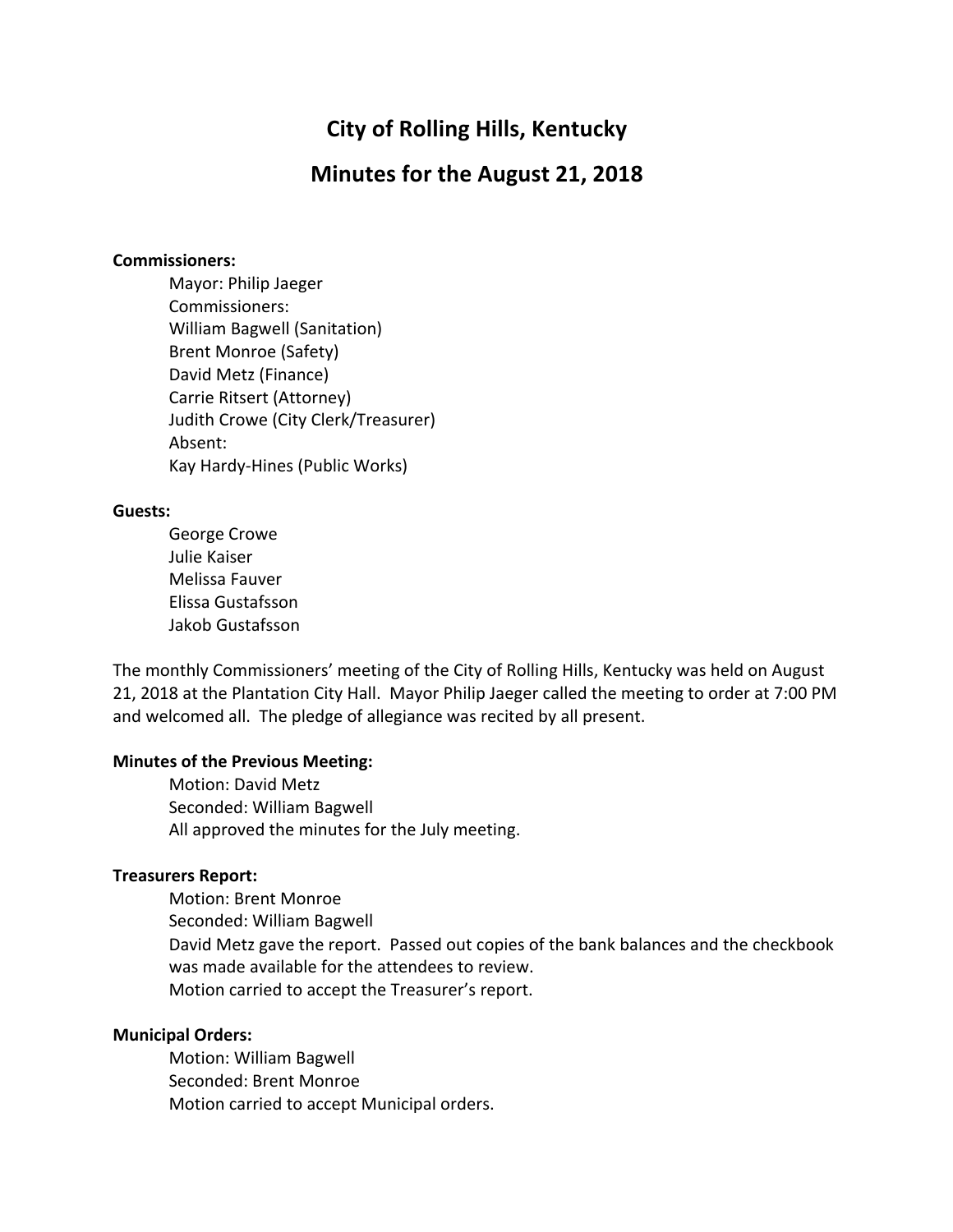### **Public Forum:**

It was discussed that the cracks in the streets should have been sealed before they did the did the coating. The city has talked with the company who did the work to come back and finish the street.

### **Attorney:**

Carrie Ritsert stated that we need to get the ordinances together so they can be codified and be ready to apply for a grant to help with the expense.

This was we can review the ordinances to make sure that they are clear and concise. Open records forms were passed out and signed. They made a change in open records, that general conversation will not be accepted in open records.

Carrie talked about the video that showed the truck damaging the grounds behind the Dollar Tree. Bill stated that he thought he still had it and he will send it to George Stewart to work up the paper work to send to the company to fix the ground and the stop sign.

## **Safety:**

Brent Monroe gave his report and passed out the correspondence to explain what is happening in the city. Brent stated that two signs had been damaged and we will have to have them replaced.

## **Sanitation:**

William Bagwell gave his report, see attached copy that is with the minutes. He stated that you need to bring your cans back and they have been dumped. Some residents are leaving them at the street over the weekend.

## **Public Works:**

Kay Hardy-Hines was absent, so there is no report.

Phil stated that two bids were received for snow removal. Lawn Pro bid was \$1400.00 Unlimited Landscapping bid was \$1866.00. He will scan the bids and forward them to the commissioners to review. A decision will be made at the next meeting.

George Stewart stated that the house at 9211 Walhampton is in violation for several of the ordinances. They need to be fined \$50.00. He will check and make sure that they haven't been fined before.

George also stated that there are abandoned vehicles in the apartment parking areas. He will send letters to them.

He is also going to send a letter to the Korean restaurant about the weeds and cc copies to Carrie and Phil.

## **Old Business:**

The truck entrance off of Goose Creek needs to be expanded and the city should ask the shopping center owners about paying for it. Both owners need to be approached to get them to cover the cost.